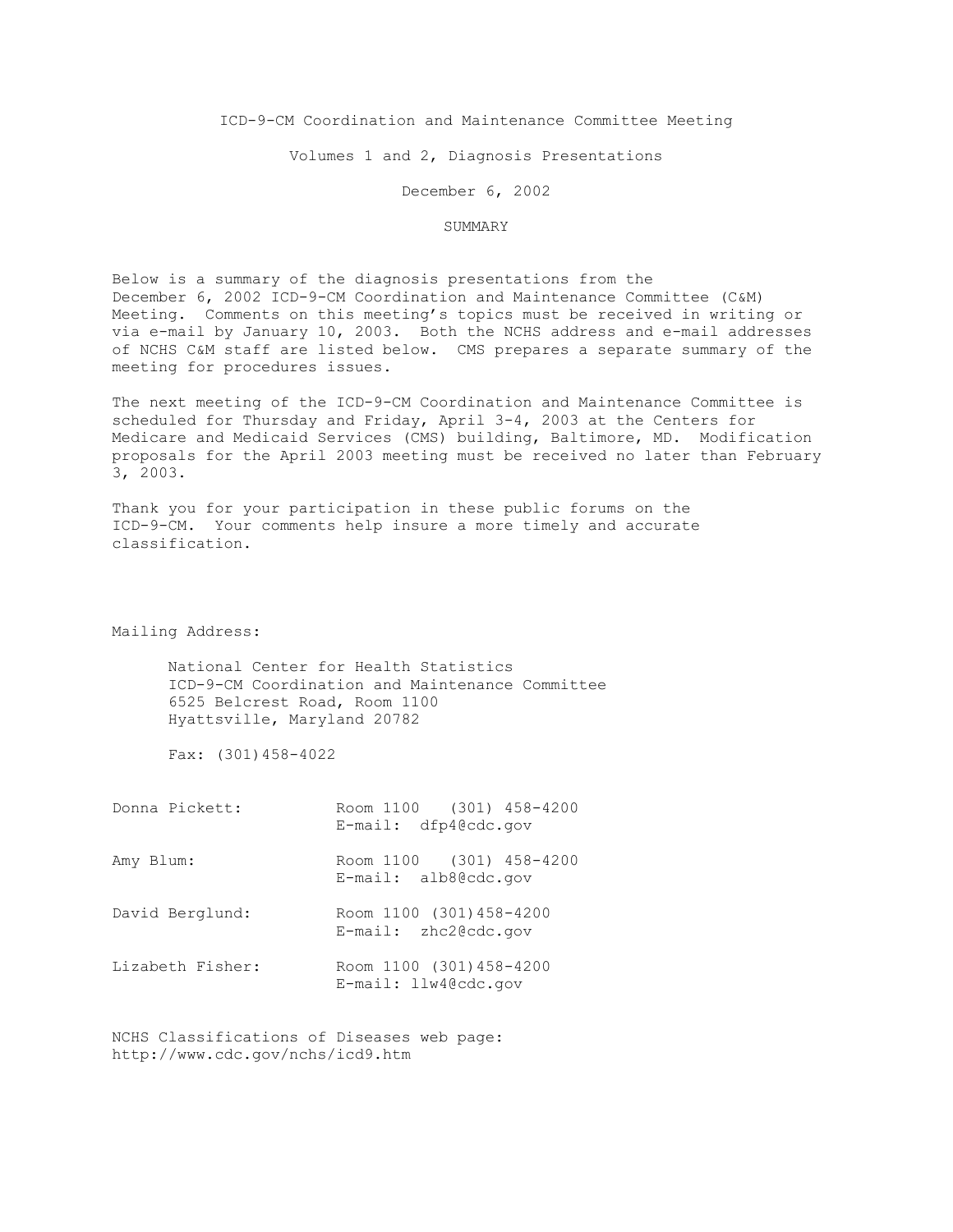#### Welcome and Announcements

Donna Pickett welcomed all in attendance to the diagnosis portion of the C&M meeting.

The time line for diagnosis changes, included in the proposal packet, was reviewed. Changes to ICD-9-CM resulting from the topics discussed today, if approved, would become effective on October 1, 2003. New proposals must be received at NCHS by February 3, 2003 to be considered for presentation at the April 2003 meeting.

A summary of today's meeting as well as related presentations and statements will be posted to the NCHS Classifications of Diseases web site within a few weeks.

Ms. Pickett also announced that the updated ICD-9-CM coding guidelines have been posted on the web site. These guidelines include coding changes, which became effective October 1, 2002. The four co-operating parties for ICD-9-CM are responsible for all guideline changes. Revisions to the guidelines content appear in bold print. The entire set of guidelines will also be published in the American Hospital Association's "Coding Clinic for ICD-9- CM".

Continuing Education certificates were not available at today's meeting, however, participants can request these by emailing Lizabeth Fisher at LFisher@CDC.GOV.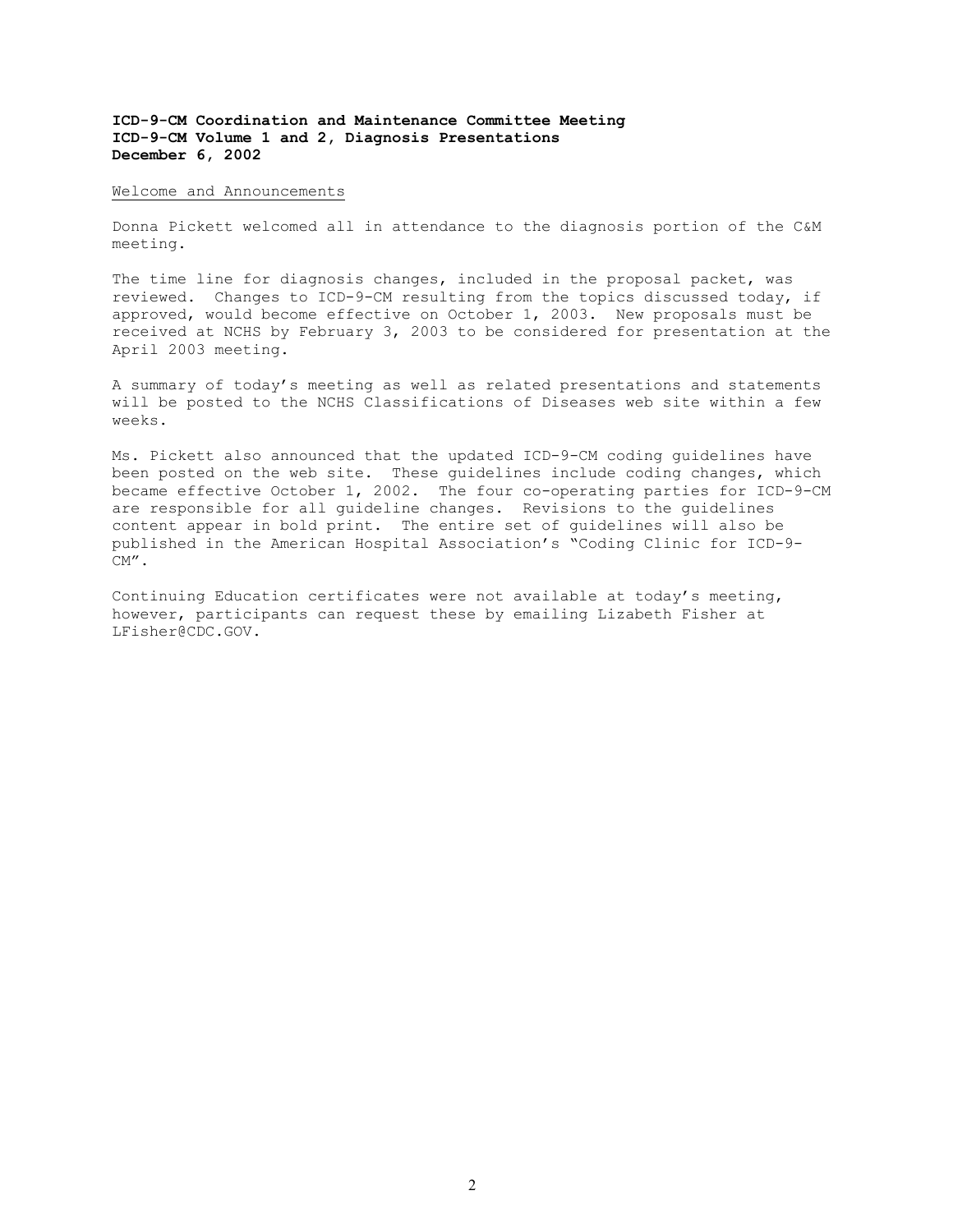SUMMARY OF COMMENTS AND DISCUSSION OF VOLUMES 1 AND 2 TOPICS The following topics were presented at the meeting. (See attached topic packet):

#### Septic shock and Sepsis

Howard Levy, M.D. representing Eli Lilly and Company presented the background information for this topic. His PowerPoint presentation is available as <attachment1>.

On participant questioned how puerperal fever would be indexed. Another asked about the necessity of coding SIRS separately in patients with septicemia. Dr. Levy responded that the SIRS codes allow you to indicate whether or not the patient had organ dysfunction and whether it was caused by infection.

There were some comments that the proposed coding note, at category 038 and proposed new code 785.52 seem to be more appropriate to the coding guidelines rather than in the tabular. Some participants favored having the note appear in the tabular. If the note is to remain in the tabular it was suggested to reword the sequencing as "discretionary". It was felt this was too broad.

#### Dementia

John Hart, M.D. who represented the American Academy of Neurology presented background information about dementia with Lewy bodies and frontotemporal dementia (FTD). His PowerPoint presentations are available as <attachment2> and <attachment3>.

A question was asked whether frontal dementia is encompassed in frontotemporal dementia. Dr Hart responded that it is, and it was suggested that this term be added as an inclusion term and indexed to this new code.

# Urologic topics

Jeffery Dann, M.D., representing the American Urological Association, presented the next topics. Each topic is listed below with the questions and comments raised following his presentation.

Scrotal transposition – One commenter questioned whether there are there health implications other than appearance if the condition is left untreated. Dr. Dann responded that this is usually treated surgically since there can be associated disorders with health implications other than appearance. One participant asked whether you should still code all other disorders separately if there is more than one, such as penile scrotal webbing. This will be reviewed further when considering this for the addenda.

Peyronie's disease - There were no comments about this proposal.

Penile injury - Some participants felt that a closer look should be given as to how these specific codes break out the trunk. One person questioned whether this much specificity should be given to a code that traditionally has been used when more information is not known about the specifics of the injury. It was suggested to look at the breakdown of other more specific trunk injury categories/sub-categories to see if they are as specific as this.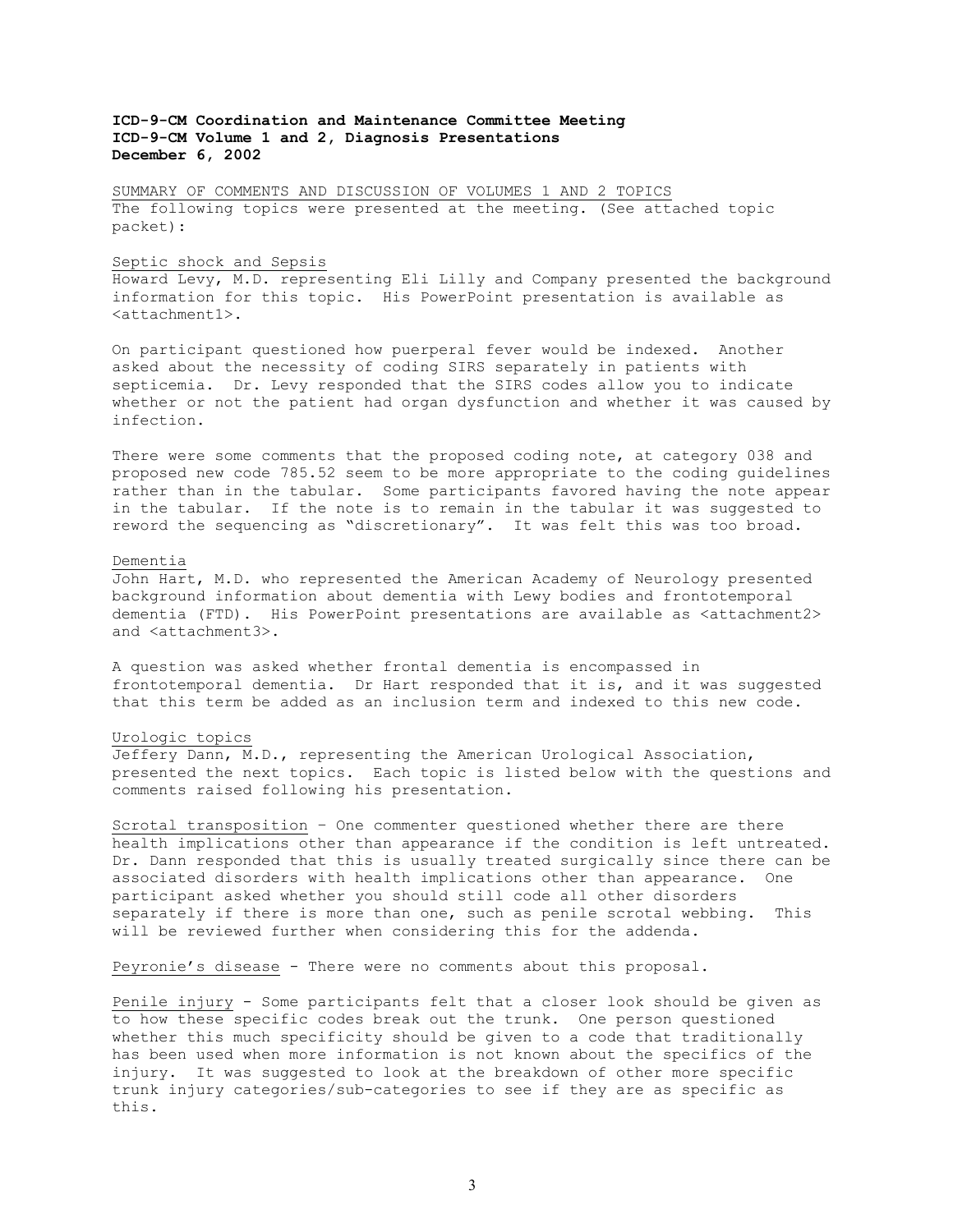Urgency of urination - It was suggested to exclude urge incontinence (788.31) from this code.

Pre-operative insertion of ureteral stent for ureteral visualization – Clarification was given that this procedure is not routinely performed on every abdominal surgery patient. It is usually requested when the ureters are difficult to visualize during surgery due to being encased by tumor or scar tissue. If there were an abnormality with the ureters (such as hydronephrosis) then that would be coded. In many instances the stents can be removed non-operatively at the bedside.

There were many comments made suggesting that this code should not be in a disease chapter since the ureter is not diseased. It was suggested to add the new code to category 793, Nonspecific abnormal findings on radiological and other examination of body structure. Still others suggested trying to find or create a V code applicable to this.

## Impaired fasting glucose -

Lavonne Berg, M.D. who represented the American Association of Clinical Endocrinologists, presented this topic. One participant questioned whether the prevalence of this condition has been overstated. Some questions were raised regarding how non-fasting impaired glucose tests should be coded. There was a suggestion to add an "other abnormal test" code to capture those other conditions indexed currently to code 790.2 such as pre-diabetes. There was also question raised as to whether the title should be "impaired" or "elevated" since both of these conditions involve elevated test results. One suggestion was to take the word "tolerance" and "test" out of the title for 790.2 leaving it just as "abnormal glucose". Some participants felt that the term "impaired" could refer to a diabetic or hypoglycemic who has an abnormal test result. Dr. Berg commented that using the word "impaired" in the proposed code titles came from the Expert Panel terminology that was used to describe these conditions. This should be the terminology currently used in practice.

### Carnitine deficiency -

One participant suggested indexing the NOS to the secondary code. Another commenter raised the question about whether five new codes are needed for this condition. It was suggested to create one new code at this time with an assessment later as to the need for additional codes.

Primary carnitine deficiency is rare. Secondary carnitine deficiency is more common. Some participants suggested that codes for primary and secondary carnitine deficiency should be created. A separate suggestion was made to create a code for carnitine deficiency due to hemodialysis.

A representative of the Sigma Tau Pharmaceuticals was present and commented that all of these conditions are rare and he favored giving difference to primary and secondary only. He did not know the volume of patients with this condition.

Another participant suggested leaving room here for mitochondrial diseases in the classification and also suggested creating only two new codes here for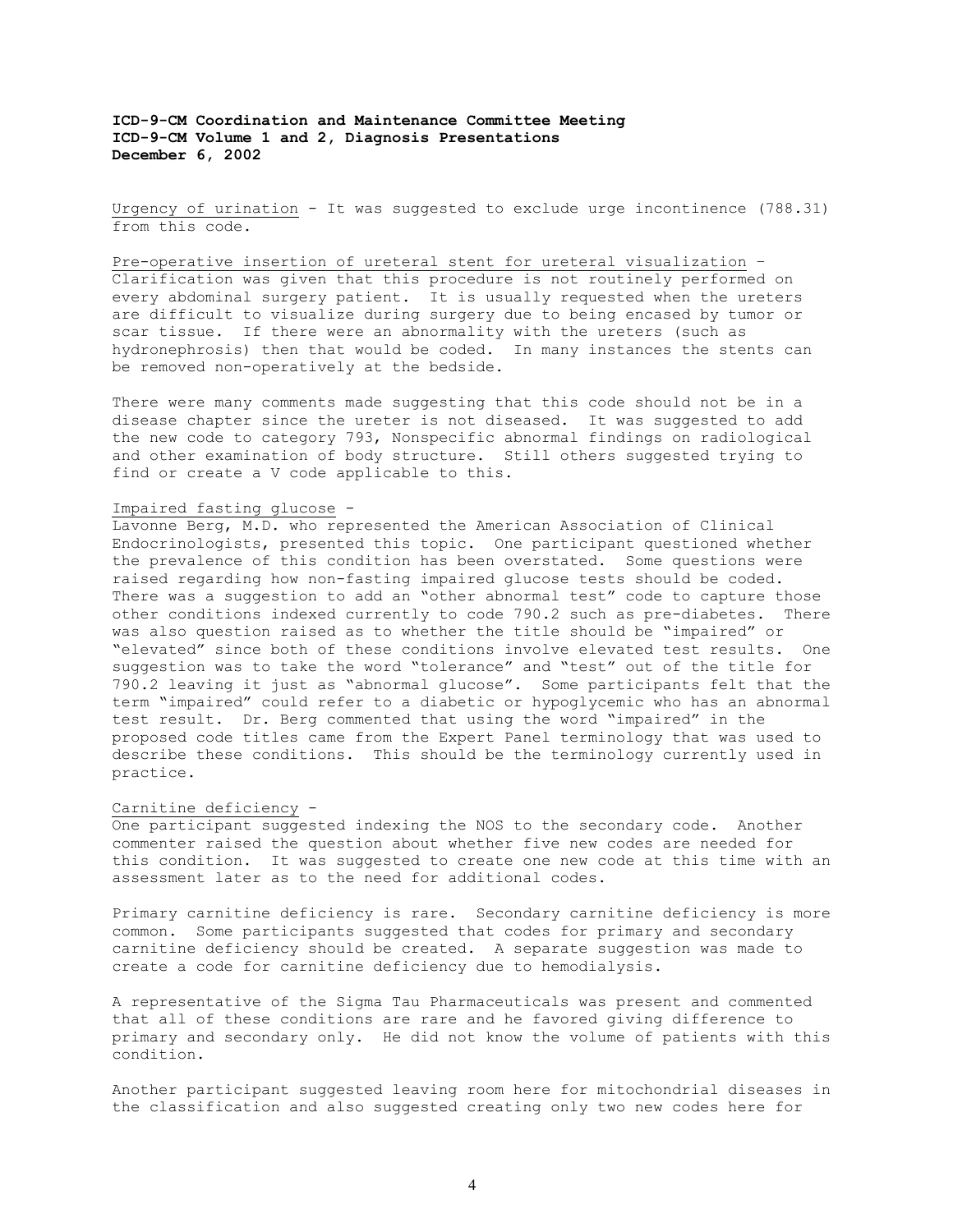primary and secondary.

Rhabdomyolysis -

There was one suggestion to indicate traumatic as an inclusion term and index it to this new code.

Hypercoagulable states -

Dr. Powers made a comment that it could help, for consistency with clinical use of the terms, to change the inclusion term "activated protein C resistance" to "Factor V Leiden mutation". She also suggested adding "prothrombin gene mutation" as an inclusion term.

# Hyperaldosteronism -

One person asked about the prevalence of and having a separate code for Conn's syndrome. Another commenter stated that it would seem a patient either has primary or secondary hyperaldosteronism and the other conditions would fall into one or the other of these. It was suggested that rather than create the additional three codes the conditions should be included within primary, secondary and an "other" code.

# Barrett's esophagus -

A suggestion was made to look at indexing of metaplasia of other organs and add esophagus in the same way. This is currently not indexed.

Early satiety –

One comment was made as to how this would be indexed, under early or under satiety or both?

Encounter for emergency contraception –

It was suggested to clarify in the code title and in the index that this is post-coital emergency contraception.

Thoracoscopic procedure converted to open procedure – A suggestion was made that rather than creating another unique code (as proposed) to make the existing code, or a new code that addresses the

Subaponeurotic hemorrhage (Subgaleal hemorrhage) – There were no comments about this proposal.

conversion of a procedure from endoscopic to open.

Postpartum cardiomyopathy –

One person commented whether "peripartum" cardiomyopathy has a code as they are seeing some patients who develop this during pregnancy.

Late infant – There were no comments regarding this proposal.

Loss of consciousness in mild traumatic brain injury – A suggestion was made to change the time periods to read as "30 minutes or less" and "31-59 minutes" to include the patient who has loss of consciousness of exactly 30 minutes.

Cerebral infarct of unknown vessel –